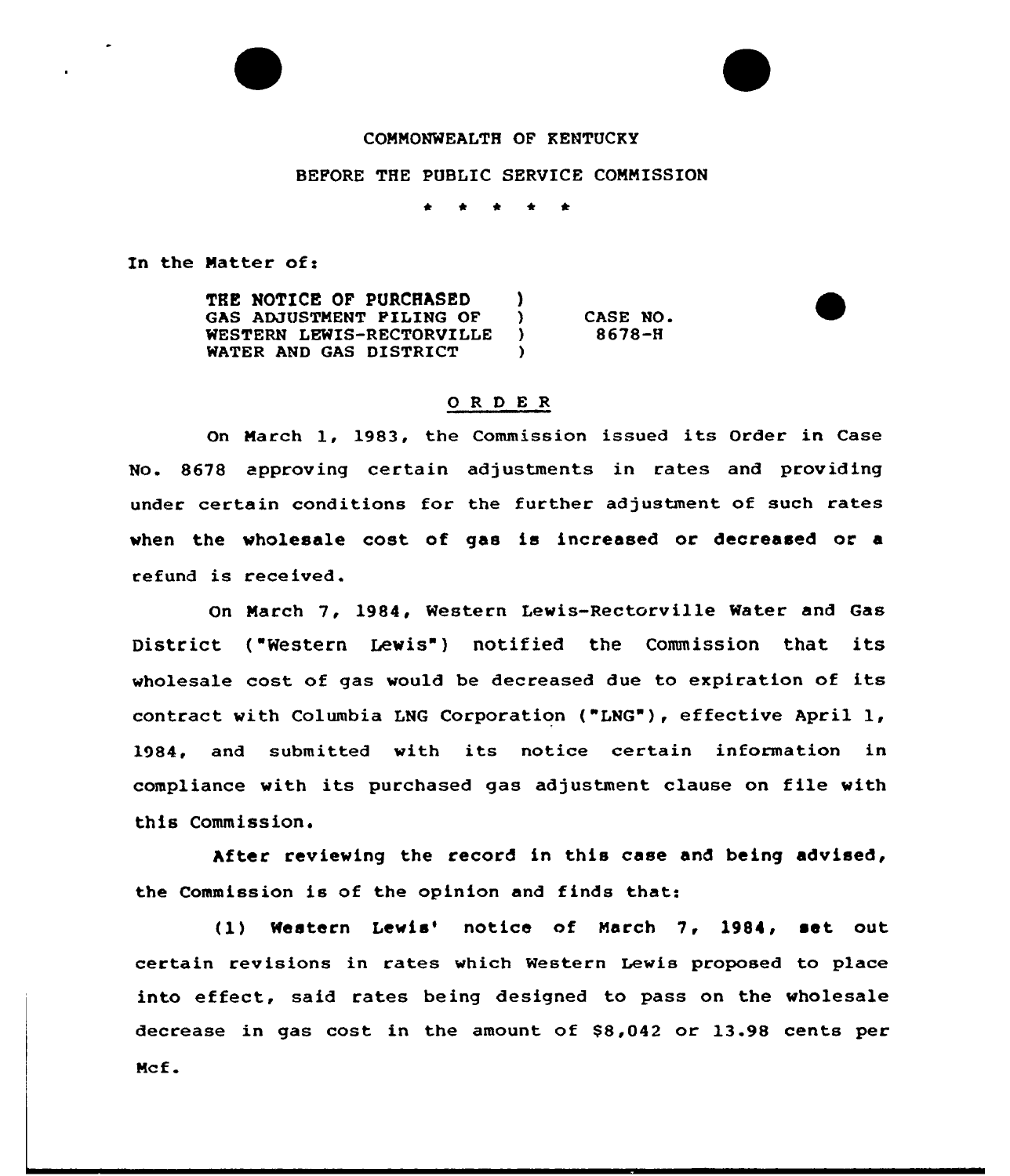(2) Effective April 1, 1984, Western Lewis will no longer be under contract to purchase gas from LNG.

(3) Western Lewis' adjustment in rates under the purchased gas adjustment provisions approved by the Commission in its Order in Case No. 8678 dated March 1, 19&3, is fair, just and reasonable and in the public interest and should be effective with gas supplied on and after April 1, 1984.

IT IS THEREFORE ORDERED that the rates in the Appendix to this Order be and they hereby are authorized effective with gas supplied on and after April 1, 1984.

IT IS FURTHER ORDERED that within 30 days of the date of this Order Western Lewis shall file with this Commission its revised tariffs setting out the rates authorized herein.

Done at Frankfort, Kentucky, this 30th day Of MarCh, 1984.

PUBLIC SERVICE COMMISSION

 $\overline{\text{C}}\overline{\text{D}}\overline{\text{A}}$ 

Vice Chairman

Commiss

ATTEST!

**Secretary**